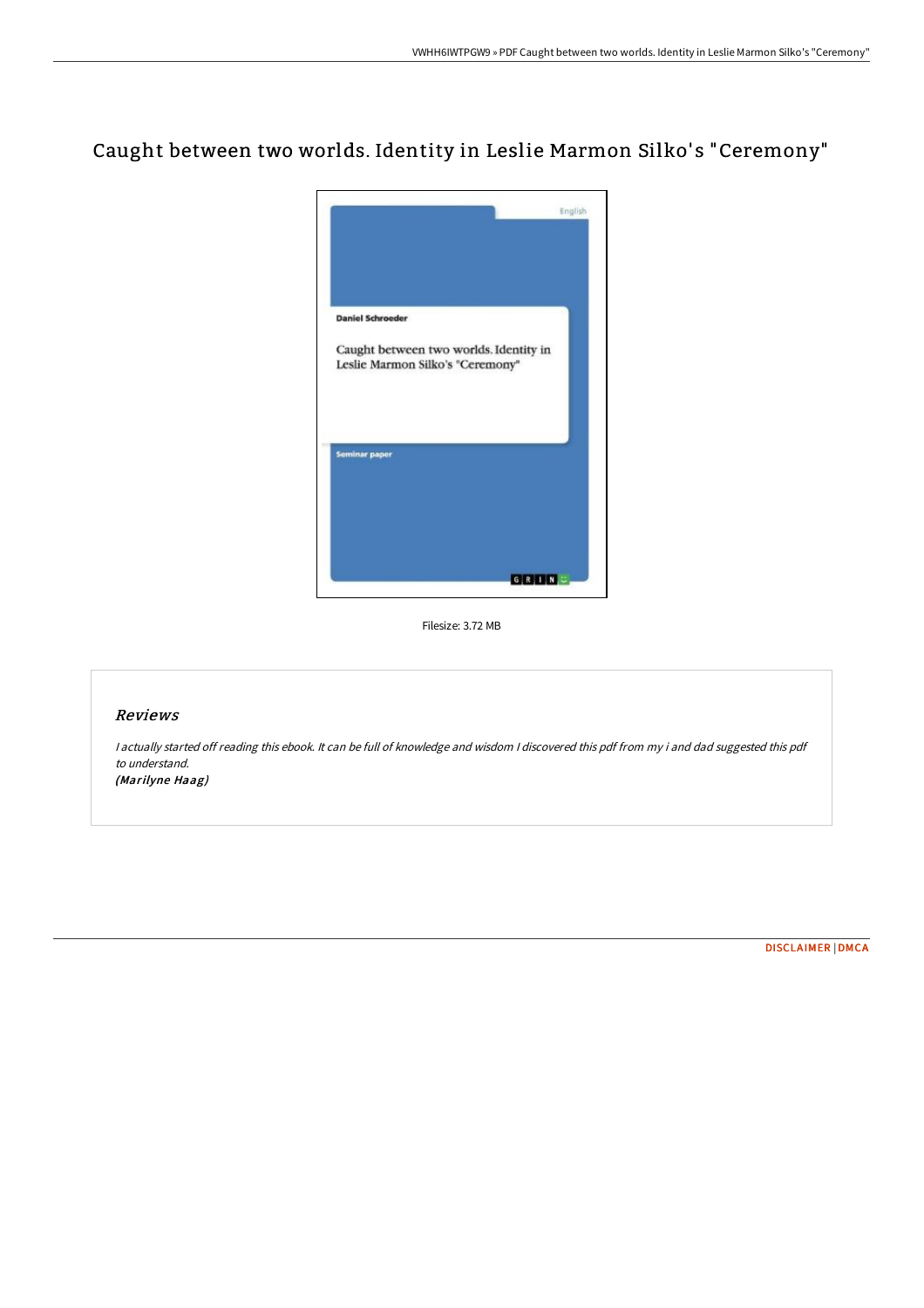## CAUGHT BETWEEN TWO WORLDS. IDENTITY IN LESLIE MARMON SILKO'S "CEREMONY"



To get Caught between two worlds. Identity in Leslie Marmon Silko's "Ceremony" PDF, make sure you access the link under and download the document or have accessibility to additional information which might be related to CAUGHT BETWEEN TWO WORLDS. IDENTITY IN LESLIE MARMON SILKO'S "CEREMONY" ebook.

GRIN Publishing Dez 2014, 2014. Taschenbuch. Condition: Neu. Neuware - Seminar paper from the year 2012 in the subject English Language and Literature Studies - Literature, grade: 3,0, University of Rostock (Institut für Anglistik/Amerikanistik), course: Worldly and Imaginary Spaces in American Transcultural Literature, language: English, abstract: In our life everybody asks himself: Who am I The answers to that question generate everyone's self-perception which will be always part of one's identity. The latter is one of the major themes appealing in Leslie Marmon Silko's 'Ceremony' and this seminar paper will focus on the two characters Tayo and Rocky. They show the problems occurring for persons that are 'caught between two worlds'. Tayo feels ashamed of himself because of his white ancestry. His cousin Rocky, on the other hand, is a full-blood Indian, but does everything to be a part of the 'white world'. Both are somehow caught in the middle because of living in-between. The first part of the paper will focus on demonstrating the development of these two major characters in Ceremony. It is an important section because '[in] essence, the individual's actions and character define his identity' (Jenlink & Townes 2009: 127). Therefore, to analyze Tayo's and Rocky's identity or search for it, one has to examine their life career and relations with other persons because '[.] a person's identity is [also] influenced by others recognition of that identity [.]' (Jenlink & Townes 2009: 127). This seminar paper will also focus on the similarities and distinctions between the two mentioned characters and the topic identity including the associated term hybridity, for example. The reasons for the accurate analysis of Tayo's and Rocky's characteristics by comparison are their different philosophy of life and searching for identity. Living in a reservation unfolds a unique way of life which differs from...

n Read Caught between two worlds. Identity in Leslie Marmon Silko's ["Ceremony"](http://bookera.tech/caught-between-two-worlds-identity-in-leslie-mar.html) Online e Download PDF Caught between two worlds. Identity in Leslie Marmon Silko's ["Ceremony"](http://bookera.tech/caught-between-two-worlds-identity-in-leslie-mar.html)